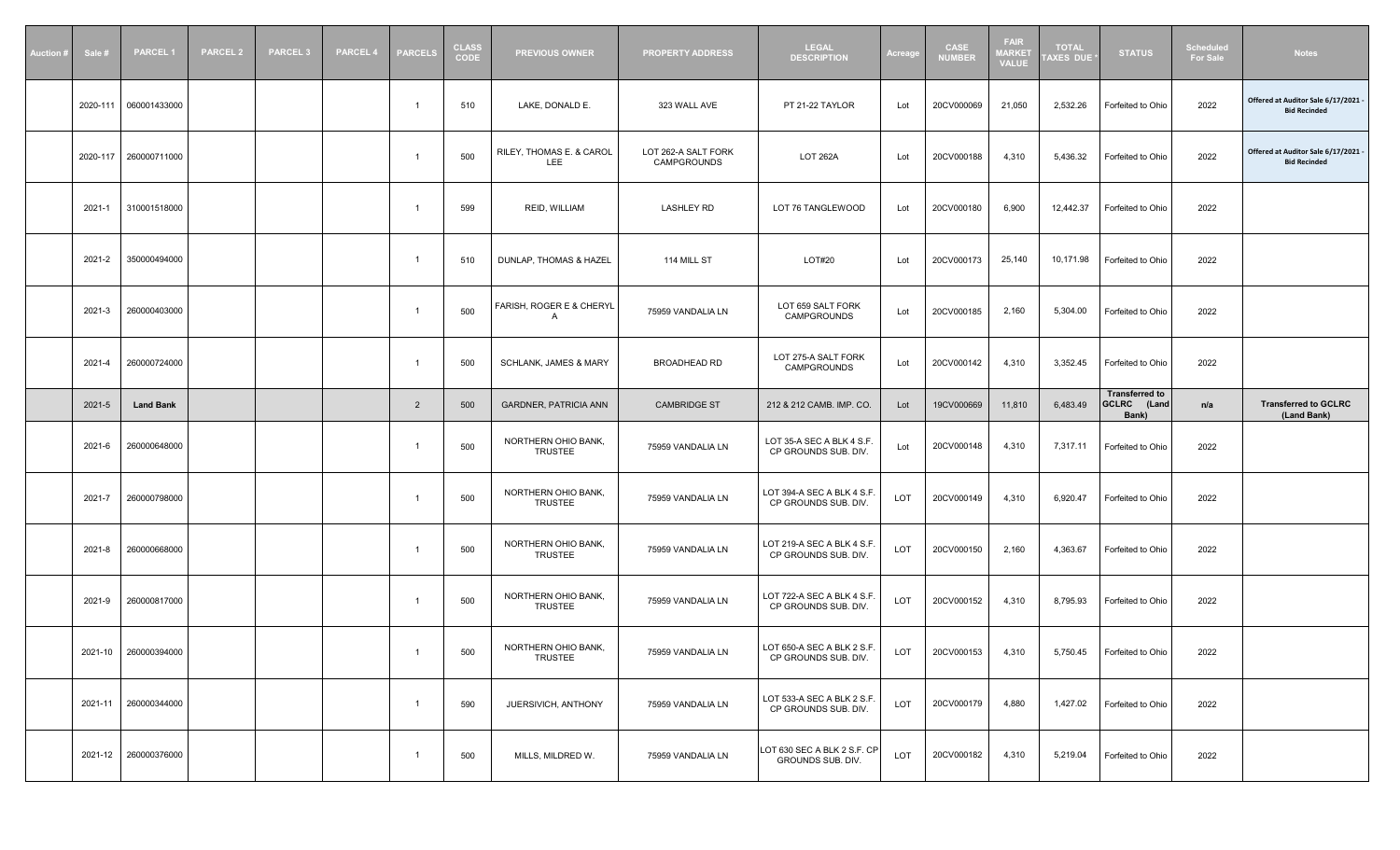| Auction # | Sale #  | <b>PARCEL1</b>   | <b>PARCEL 2</b> | <b>PARCEL 3</b> | <b>PARCEL 4</b> | <b>PARCELS</b> | <b>CLASS</b><br><b>CODE</b> | <b>PREVIOUS OWNER</b>                | <b>PROPERTY ADDRESS</b> | <b>LEGAL</b><br><b>DESCRIPTION</b>              | Acreage    | <b>CASE</b><br><b>NUMBER</b> | <b>FAIR</b><br><b>MARKET</b><br><b>VALUE</b> | <b>TOTAL</b><br><b>AXES DUE</b> | <b>STATUS</b>                                           | <b>Scheduled</b><br><b>For Sale</b> | <b>Notes</b>                               |
|-----------|---------|------------------|-----------------|-----------------|-----------------|----------------|-----------------------------|--------------------------------------|-------------------------|-------------------------------------------------|------------|------------------------------|----------------------------------------------|---------------------------------|---------------------------------------------------------|-------------------------------------|--------------------------------------------|
|           | 2021-13 | 060004945000     |                 |                 |                 |                | 500                         | CAMPBELL, TERRY L. &<br>TAMMY L.     | 623 S 10TH ST           | SW PT 3 CARSON                                  | LOT        | 20CV000189                   | 10,400                                       | 5,077.13                        | Forfeited to Ohio                                       | 2022                                |                                            |
|           | 2021-14 | 260000886000     |                 |                 |                 | - 1            | 500                         | MCLAUGHLIN, HAROLD &<br>CASSIDY, DON | BROADHEAD RD            | LOT 97-A BLK 5 S.F. CP.<br><b>GROUNDS</b>       | LOT        | 20CV000191                   | 4,310                                        | 9,541.53                        | Forfeited to Ohio                                       | 2022                                |                                            |
|           | 2021-15 | 060004180000     |                 |                 |                 | -1             | 500                         | WYATT, KEDRA                         | 125 HERRING AVE         | SW PT OL 10 LOFLAND 0.173<br>A                  | LOT        | 20CV000361                   | 5,760                                        | 1,900.81                        | Forfeited to Ohio                                       | 2022                                |                                            |
|           | 2021-16 | 060004676000     |                 |                 |                 | - 1            | 500                         | HOSEY, SAM                           | <b>BEATTY AVE</b>       | PT 3 BARNES & BOETCHER                          | LOT        | 20CV000480                   | 6,140                                        | 8,788.57                        | Forfeited to Ohio                                       | 2022                                |                                            |
|           | 2021-17 | 060008945000     |                 |                 |                 | -1             | 500                         | JOHNSON, KENNETH E. &<br>NANCY J.    | 1253 GOMBER AVE         | LOT 21 W SIDE                                   | LOT        | 20CV000083                   | 24,050                                       | 10,403.88                       | Forfeited to Ohio                                       | 2022                                |                                            |
|           | 2021-18 | <b>Land Bank</b> |                 |                 |                 | $\overline{1}$ | 599                         | TYO, BETTY M.                        | S 10TH ST               | W PT LOT 35                                     | LOT        | 20CV000228                   | 3,700                                        | 1,477.24                        | <b>Transferred to</b><br>GCLRC (Land<br>Bank)           | n/a                                 | <b>Transferred to GCLRC</b><br>(Land Bank) |
|           | 2021-19 | 260000728000     |                 |                 |                 | -1             | 500                         | FLEER, ROBERT E. ET AL               | BROADHEAD RD            | LOT 279 A SALT FORK<br>CAMPGROUNDS              | <b>LOT</b> | 20CV000154                   | 5,000                                        | 9,599.48                        | Forfeited to Ohio                                       | 2022                                |                                            |
|           | 2021-20 | 260000284000     |                 |                 |                 |                | 590                         | <b>BIBIGHAUS, KAROL ET AL</b>        | 75959 VANDALIA LN       | LOT 561A SALT FORK<br>CAMPGROUNDS               | LOT        | 20CV000190                   | 5,000                                        | 1,168.76                        | Forfeited to Ohio                                       | 2022                                |                                            |
|           | 2021-21 | 260000729000     |                 |                 |                 | $\mathcal{L}$  | 500                         | <b>CRAMER, CHARLES H</b>             | <b>BROADHEAD RD</b>     | LOT 280A SALT FORK<br>CAMPGROUNDS               | LOT        | 20CV000143                   | 5,000.00                                     | 8,795.93                        | Forfeited to Ohio                                       | 2022                                |                                            |
|           | 2021-22 | <b>Land Bank</b> |                 |                 |                 | $\overline{1}$ | 510                         | KULP, WILLIAM                        | 2523 BROAD ST           | 24 KISTLER & HIXON                              | LOT        | 20CV000372                   | 22,080                                       | 11,883.44                       | <b>Transferred to</b><br><b>GCLRC</b><br>(Land<br>Bank) | n/a                                 | <b>Transferred to GCLRC</b><br>(Land Bank) |
|           | 2021-23 | 380002589000     |                 |                 |                 | - 1            | 500                         | DERWENT GOSPEL MISSION               | <b>SECOND ST</b>        | LOT 5 DICKS 2                                   | LOT        | 20CV000325                   | 4,370                                        | 3,715.63                        | Forfeited to Ohio                                       | 2022                                |                                            |
|           | 2021-24 | 110001188000     | 110001189000    |                 |                 | 2              | 500                         | <b>BODNAR</b>                        | <b>COMMUNITY ST</b>     | LOT #8 & LOT #9                                 | LOT        | 20CV000024                   | 4,050                                        | 2,818.62                        | Forfeited to Ohio                                       | 2022                                |                                            |
|           | 2021-25 | 350000304000     | 351506M         |                 |                 | $\overline{1}$ | 580                         | HANEY, JEFFERY A ETAL                | 116 MILL ST             | LOT #21                                         |            | LOT & MH  20CV000301         | 4,920                                        | 11,947.57                       | Forfeited to Ohio                                       | 2022                                |                                            |
|           | 2021-26 | 350000169000     | 351501M         |                 |                 | $\overline{1}$ | 580                         | RICE TALBERT, LORENA S               | 203 CHURCH ST           | N PT LOT 86                                     |            | LOT & MH  20CV000362         | 9,490                                        | 26,101.93                       | Forfeited to Ohio                                       | 2022                                |                                            |
|           | 2021-27 | 060001834000     | 060001835000    |                 |                 | 2              | 500                         | GIPSON, CLARNCE L ET AL              | 829 BYESVILLE RD        | PT 2 LILLIE ANKER & PT 3<br><b>LILLIE ANKER</b> | LOT        | 20CV000366                   | 6,550                                        | 1,998.32                        | Forfeited to Ohio                                       | 2022                                |                                            |